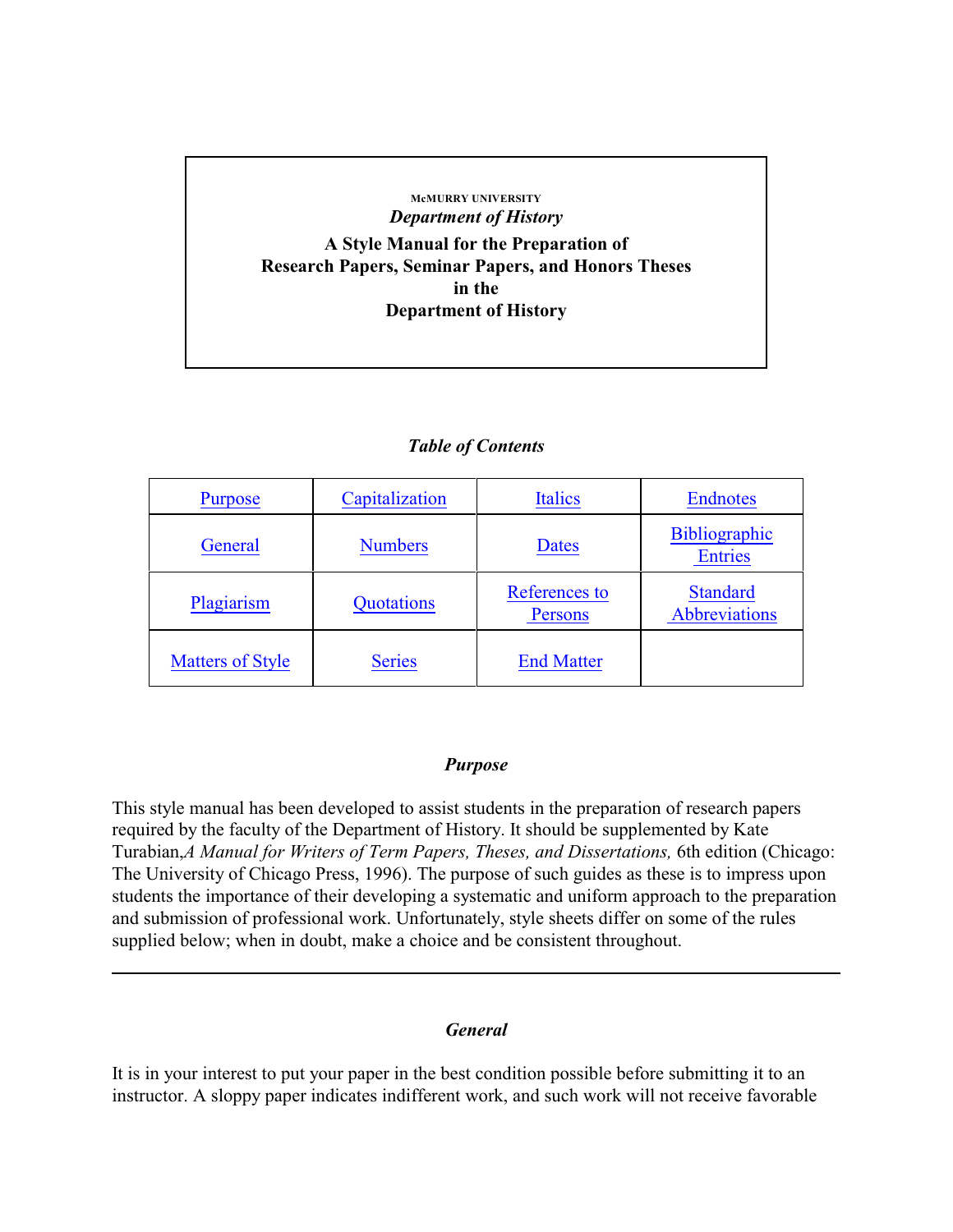consideration.

Papers should be completed on word-processing equipment, manuscripts to be printed double-spaced on good white paper 8 ½ by 11 inches in size. Make the margins one inch at the top and bottom and on both sides. Supply a title page containing the title of the paper, the author's (your) name, the course name and number, and the date of submission. Number the body of the text using Arabic numerals placed in upper right corner of each page, beginning with page 2 (the number for page 1 should be centered at the bottom of the first page). Place source citations (notes) and the bibliography in separate sections at the end of the paper. (Note: if your word-processing program will place the notes at the bottom of each page, that is acceptable.)

Write what you have to say in good, clear, idiomatic English. Use the past tense rather than the historical present and the active rather than the passive voice. Write in the third person, and avoid the use of contractions. Use direct statements and shun circumlocution. Choose words and phrases carefully so as to convey the exact shade of your meaning. Avoid wordiness, banality, and vagueness as you would carriers of plague. Make your writing so clear that any intelligent reader, though ignorant of your subject, can readily understand what you say. Keep in mind that how well you write may one day make the difference between employment and unemployment.

To be acceptable, a research paper must adhere to the standard rules of English usage. Never be satisfied with a first draft marred by misspelled words, grammar faults, poorly structured sentences, and paragraphs lacking in unity and cohesion. Arm yourself with a dictionary, a thesaurus, and a style manual, and use them often. They will help you remain accurate and consistent throughout in matters of spelling, hyphenation, punctuation, enumeration, and the like. Remember that a significant portion of your grade will depend upon how well your paper is written.

### <span id="page-1-0"></span>*Plagiarism*

Plagiarism is unacceptable. It involves the copying of material verbatim from any source without quotation and attribution or the lifting of ideas from any source without attribution. Material reproduced verbatim must appear inside quotation marks and must be properly attributed in the notes; paraphrased or modified material must be properly attributed in the notes. The modification of material by altering one or two words in a passage does not avoid plagiarism; take the time to rework in your own words material derived from elsewhere. Remember that writing a bad paper using your own words and ideas is far better than writing a good one using the words and ideas of someone else. One suggestion for avoiding inadvertent echoing of your texts and sources: close all books when writing, and consult them only for specific facts or direct quotes.

The department faculty will challenge suspected plagiarism by requiring students to bring in the pertinent sources in order to verify the scholarship.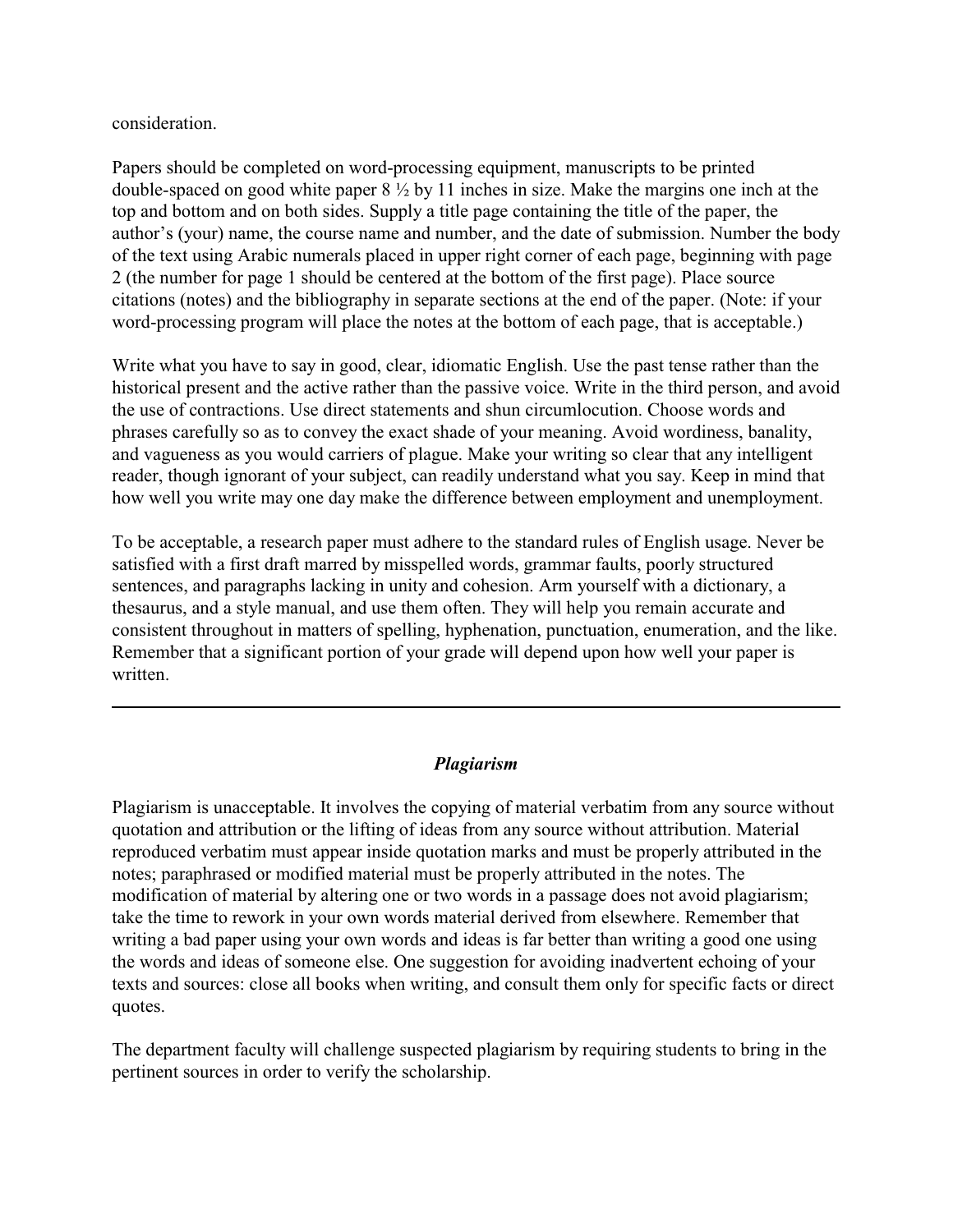## <span id="page-2-1"></span>*Matters of Style*

You will find below suggestions for dealing with common problems in the writing of papers in history.

### <span id="page-2-0"></span>1. Capitalization

Capitalize *sections* North, East, South, and West, but not *directions* north, east, south, and west. Capitalize lake, river, and mountains, when used with a single object, but lower case in the plural: thus, Lake Trasimeno, the Rubicon River, and the Pyrenees Mountains, but lakes Trasimeno and di Bracciano, the Rubicon and Tiber rivers, and the Pyrenees and Apennine mountains. In like fashion, write Prince Edward County and the Democratic Party, but Prince Edward and Buckingham counties and the Democratic and Republican parties.

Capitalize proper names. Capitalize Negro or African-American, Indian or Native American, Hispanic, Asian, Oriental, and Caucasian, but not black, red, yellow, or white when referring to race.

Write King Ferdinand and Queen Isabella, but the king and queen of Spain, and the king and queen; Pope Boniface VIII (*never* the 8th), the pope, the papacy; Frederick, Lord North, prime minister of England, Lord North, the prime minister, the North ministry; the Roman Empire, the empire under Trajan, the empire; the Pyramids (but the Egyptian pyramids), the Sphinx, the Leaning Tower of Pisa; the Augustan Age, the Christian Era, the Renaissance; ancient Greece, the Golden Age of Athens, the Hellenistic Age; the Han Dynasty, the Han and Ch'in dynasties; the Forbidden City; Parliament, an early parliament; the House of Lords and House of Commons; Cortez (Spain); Reichstag (Germany); Estates General (France). Some identifying names of historical events are capitalized, e.g. the Fall of Rome and the Reign of Terror, but latter-day appellations, such as the age of steam, the space age, and the nuclear age, are sometimes left in lower case. In the latter case, make your choice and *be consistent* throughout.

Write President William Clinton, president of the United States, the president, the presidency, the White House; Madeline Albright, secretary of state, Secretary Albright, the secretary of state; United States Congress, Congress, congressional; House of Representatives, the House, the lower house; United States Senate, the Senate, the upper house; David Hastert, Speaker of the House of Representatives, Congressman Hastert, the congressman from Illinois, the representative, the Speaker of the House; Phil Gramm, senator from Texas, Senator Gramm, the senator from Texas, the senator; the United States Supreme Court, the Supreme Court, the Court; William Rehnquist, chief justice of the United States, Chief Justice Rehnquist, the chief justice, Justice Clarence Thomas; General John Shelton, chairman of the Joint Chiefs of Staff, the general; George W. Bush, governor of the state of Texas, Governor Bush, the governor; the Legislature of Texas, the Texas legislature; The Texas Supreme Court, the state supreme court. Always capitalize the words Republican and Democrat when the reference is to a political party or a member thereof, but lower case when the reference is to political principles; thus, President Clinton not only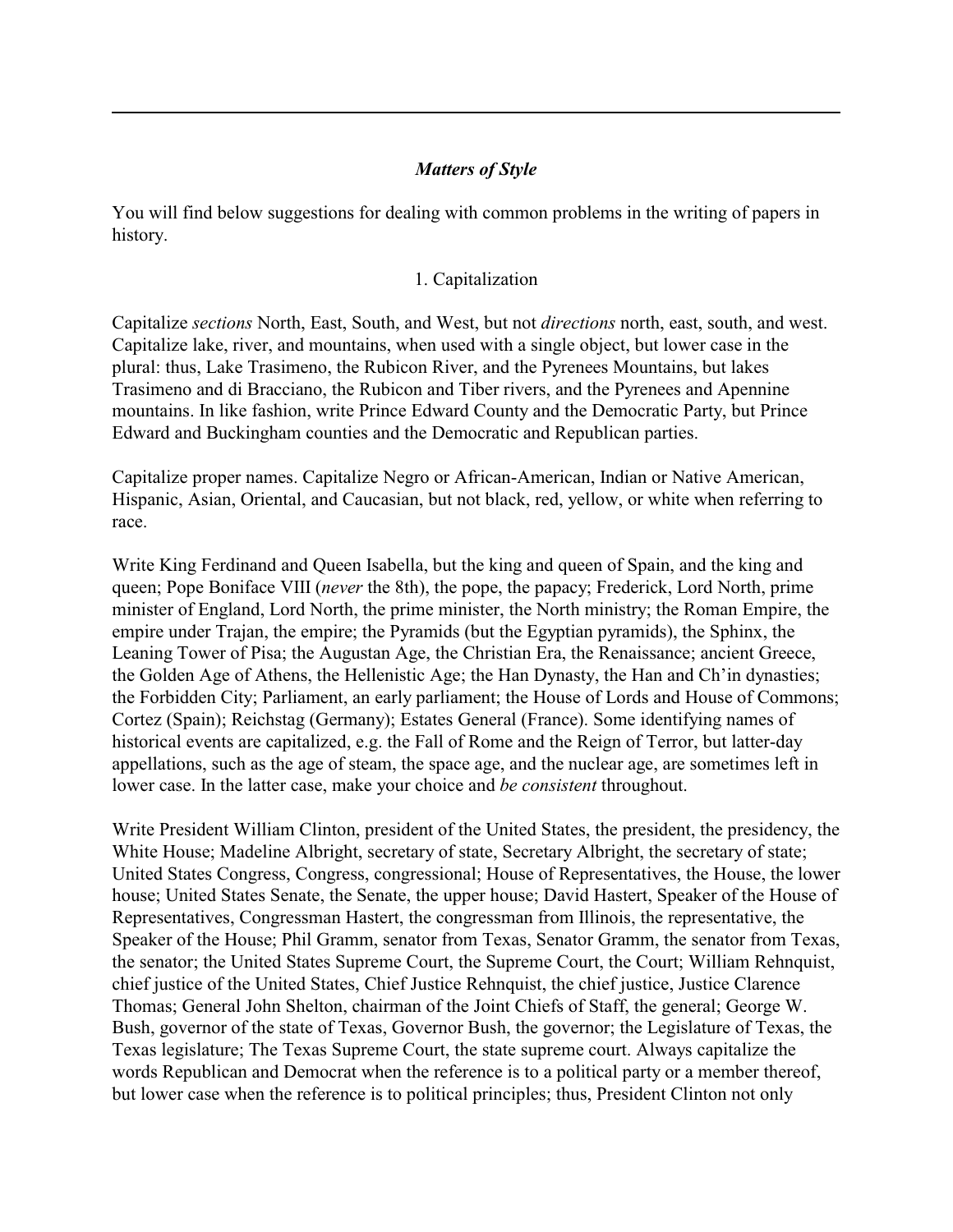belongs to the Democratic Party, he is also democratic in his thinking.

Write Oregon State, but the state of Oregon; New York City, but the city of New York; Massachusetts Bay Colony, but the colony at Massachusetts Bay. Write the British colonies, the thirteen colonies; the Northwest Territory, the territory of Indiana; the Hudson River valley, the Kansas prairie.

## <span id="page-3-0"></span>2. Numbers

Put numbers that cannot be written in two words in Arabic numerals. Thus, six, thirty-five, five thousand, but 243 and 4,156. Hyphenate compound numbers from twenty-one to ninety-nine. Round numbers may be spelled out, e.g., two thousand, twenty-five hundred, twelve-hundred-word essay; write large round numbers in figures and units, e.g., 10.5 billion, 4.3 trillion. If one number in a series must be written in Arabic numerals, write all of them that way: there were 30 armored vehicles, 75 tanks, 101 personnel carriers, and 1,450 soldiers in the column. *Always* write out a number when it occurs at the beginning of a sentence (or rewrite the sentence). One hundred fifteen men and 112 women will graduate this year (This year 115 men and 112 women will graduate). Exceptions to these rules occur in such cases as 44 B.C., page 12, table 17, 45 cubic yards, 35mm film, 5 percent. Use commas to separate thousands, except in reference to street numbers and pages. Thus, 5,141,300 people, but 1019 Main Street and page 1213.

Sums of money that cannot be written in two words should be rendered in figures: twenty-five cents and five dollars, but \$21.50 and \$185.00; six pounds or threepence, but £14 19s. 6d. or £14.19.6. Very large sums may be written in figures and units: \$3.5 trillion or £456 billion.

### <span id="page-3-1"></span>3. Quotations

Quotations should be used with care. Too often they become a substitute for the hard work of doing one's own writing and, indeed, one's own thinking. Insert quotations when they add something that might otherwise be lost. Only a quotation, for example, can adequately illustrate the rapier wit of John Randolph of Roanoke, who once told an acquaintance he did not like: "Sir, you remind me of a rotten mackerel in the moonlight — you shine and you stink."

Be accurate in the use of quotations. It is never correct to alter a quotation without notifying the reader. Indicate the omission of a word or phrase with an ellipsis (three alternately spaced periods): thus, "the three congressmen . . . could not agree"; if the omission follows the end of a sentence, place the ellipsis after the period. . . . The omission of an entire paragraph from a particularly long quotation is indicated by a row of periods across the page.

Words, phrases, and explanations inserted in a quotation must be placed in [brackets]. Errors of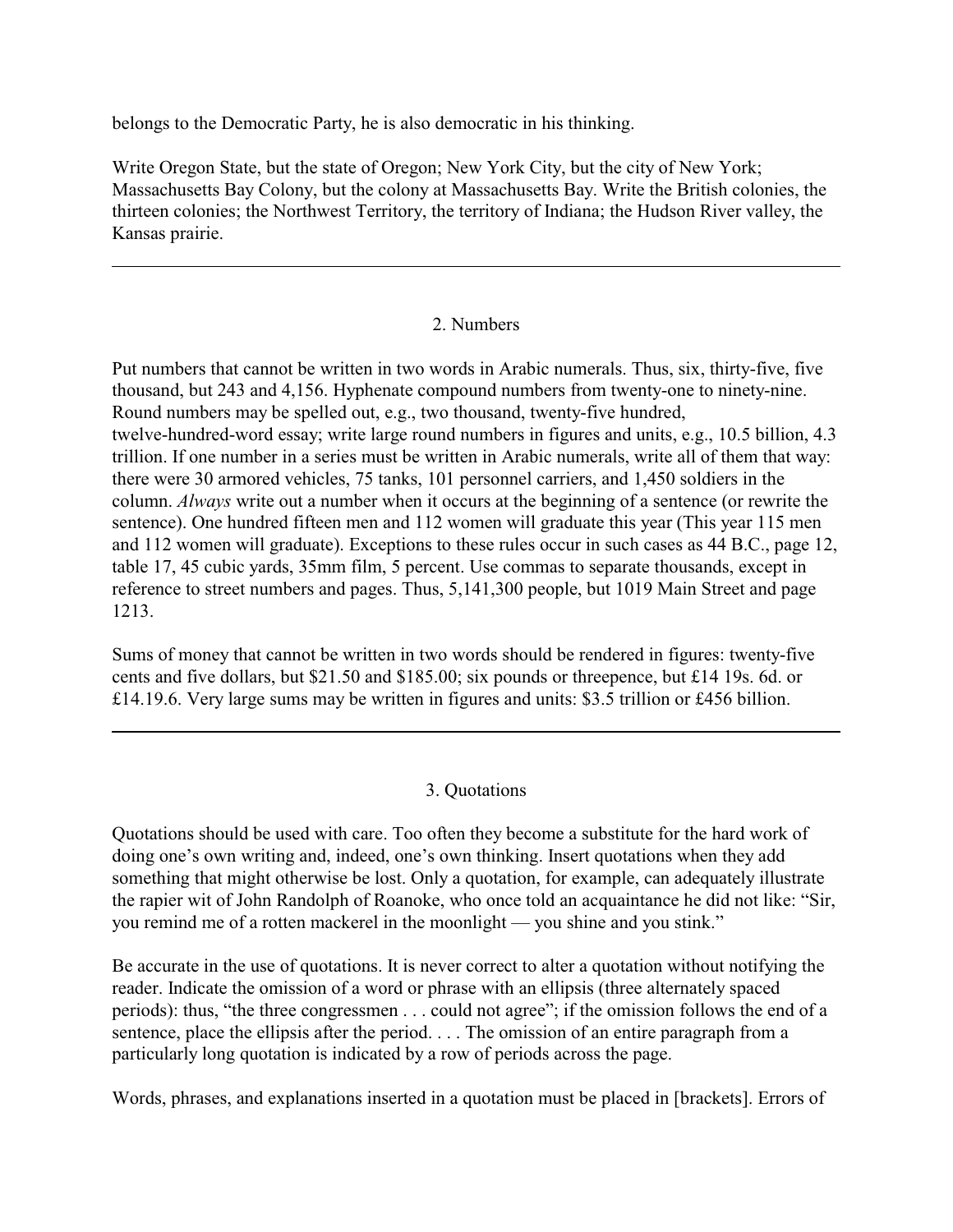fact, spelling, grammar, punctuation, and the like that appear in quoted material should be indicated by [*sic*] so that such errors will not be attributed to you.

Long quotations (fifty words or more) should be indented and typed single-spaced without quotation marks. Place periods and commas "inside quotation marks," but "colons and semicolons outside"; that is the way it is done.

## <span id="page-4-3"></span>4. Series

Separate items in a series from each other with a comma: the colors chosen for the flag were red, white, and blue. When items in the text are enumerated, the numbers are placed in parentheses and the items separated by commas. Thus, three factors influenced the president's final decision: (1), (2), and (3).

## <span id="page-4-0"></span>5. Italics

Italics are commonly used for emphasis, for foreign words and phrases, for ship names, and for titles of books, works of art, musical compositions, and the like. Thus, if someone offers to sell you the U.S.S. *Arizona* or a copy of *The City of God* autographed by Saint Augustine himself, *always keep in mind* the old rule of*caveat emptor.* Italics may be omitted in the case of foreign words and phrases that are found in common English usage (as indicated in *Webster's Collegiate Dictionary*). If you choose for emphasis to italicize a portion of a quotation, the fact should be cited in the endnote with the notation "italics mine" or "emphasis mine" in parentheses. If your word-processing program will not produce italics, indicate them by underlining.

### <span id="page-4-1"></span>6. Dates

Either the standard or the military form for rendering dates is acceptable so long as the writer remains consistent. Thus, July 2, 1776, or 2 July 1776. Write July 2, not July 2nd; twentieth century, in the eighties, during the forties and fifties, but in the 1920s; write that the Romans conquered Britain in the first century A.D., but that William the Conqueror landed in England in 1066 A.D.

## <span id="page-4-2"></span>7. Abbreviations

Take care in using abbreviations. Write out United States, the names of the several states, and the names of days and months. Abbreviations are common when referring to well-known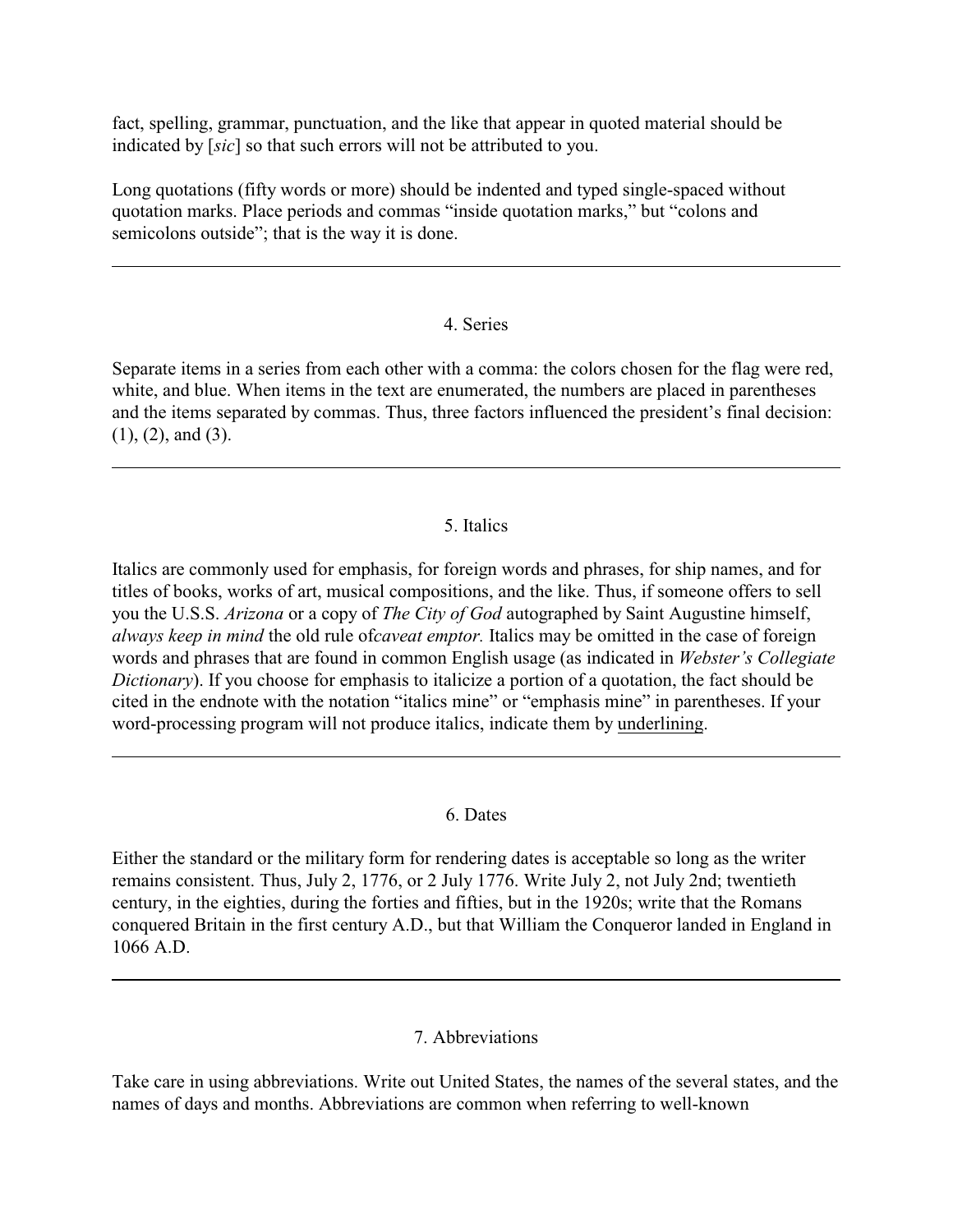organizations such as the National Association for the Advancement of Colored People (NAACP), but always write the name out in the first instance and place the abbreviation after it in parentheses; thereafter the abbreviation alone, in this case the NAACP, may be used.

#### <span id="page-5-1"></span>8. References to Persons

The first reference to an individual should provide the full name; later references, particularly if the individual is well known, may be by surname only. If an individual is or was generally known by a particular name, use it. Thus John C. Calhoun, or John Randolph of Roanoke. In reference to titled individuals, use the title and full name on the first citation; thereafter the title alone is sufficient. Thus, Arthur Wellesley, the Duke of Wellington, and John Murray, the fourth Earl of Dunmore; thereafter, the Duke of Wellington, or Wellington, and the Earl of Dunmore, Governor Dunmore, or Dunmore. Do not use Mr. in formal writing: it does not aid in identification since all men are Mr. Use Miss or Ms., only when the name does not clearly show the sex.

## <span id="page-5-2"></span>*End Matter*

Formal papers in history must provide endnotes and a list of works cited. Notes are ordinarily placed in a separate section at the end of the paper, but they may be placed at the bottom of individual pages if desired. The *inclusion in the text of the paper of notes in parentheses, however, is NOT to be used.* Notes should be numbered sequentially throughout as in (1) below.

The list of works cited is placed in a separate section following the endnotes (or following the text if footnotes are used).

Examples of acceptable standard forms for rendering end-matter entries are given below. See (3) below for a list of standard abbreviations.

#### <span id="page-5-0"></span>1. Endnotes

[Book, single author]

<sup>1</sup>Henry Kissinger,*Diplomacy*(New York: Simon and Schuster, 1994), 221-26.

[Second citation of the same source, no other citations intervening]

 $^{2}$ Ibid., 267.

[Book, two or three authors]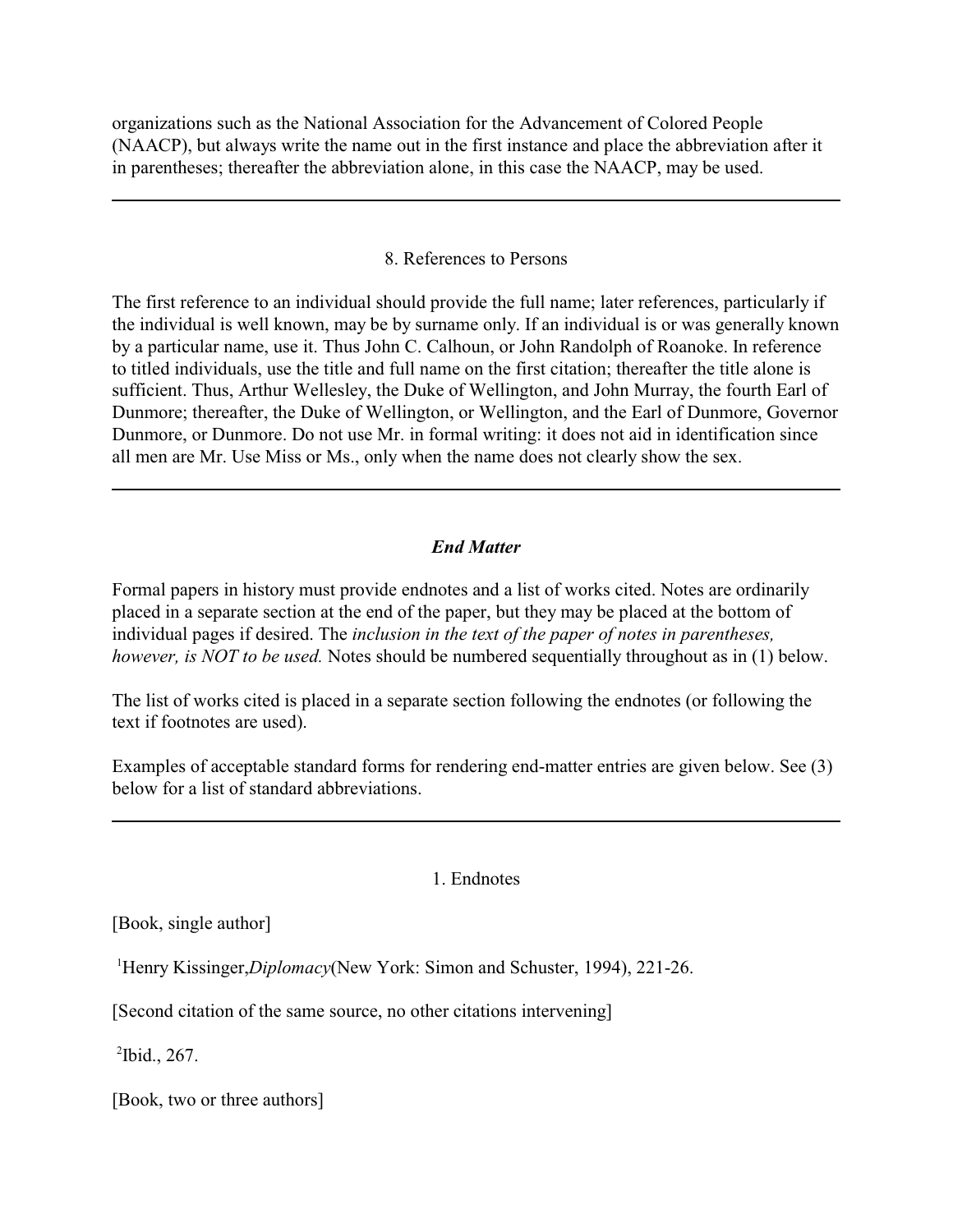Elbridge Rowles, Trevor Weed, and Brighton Jones, *The Elizabethan Explorers* (Boston: Little, <sup>3</sup> Brown and Company, 1948), 133.

[Book, more than three authors]

Bellemy Moore et al., *A History of China* (New York: Random House, 1969), 15. <sup>4</sup>

[Edited multi-volume work, name of author(s) appearing in title]

<sup>5</sup>E. G. R. Taylor, ed., *The Original Writings of the Two Richard Hakluyts*, 2 vols. (London: The Hakluyt Society, 1935), I, 13-17.

[Edited work, name of author(s) not appearing in title]

Richard Hakluyt,*Diverse Voyages Touching the Discovery of America and the Islands* <sup>6</sup> *Adjacent,*ed. J. W. Jones (London: The Hakluyt Society, n.d.), 13-15.

[Book, edition other than the first]

<sup>7</sup>George B. Tindall and David Shi, *America: A Narrative History*, 3rd ed. rev. (New York: W. W. Norton, 1992), 231.

[Short-title reference to a source cited earlier, other citations intervening]

Hakluyt, *Diverse Voyages,* 102. <sup>8</sup>

[Chapter or section of a composite work]

<sup>9</sup> Austin Lane Poole, "The Emperor Conrad II," *The Cambridge Medieval History*, 8 vols., ed. Henry M. Gwatkin et al. (New York: The Macmillan Co., 1911-1936), III, chap. 11, 253.

[Periodical article]

<sup>10</sup>Charles G. Sellers, Jr., "Who Were the Southern Whigs?" *The American Historical Review*, LIX (January 1954), 335.

[Periodical article, foreign]

<sup>11</sup> Carlos Pi Sunver, "La ultima fase de la vida del General Miranda," *Boletin de la Academia Nacional de la Historia* (Caracas), XXXVI, No. 142 (abril-junio 1953), 195.

[Newspaper citation]

<sup>12</sup>New York Times, April 16, 1912; *Boston Globe, April 17, 1912*, quoting the *New York Times*, April 17, 1912.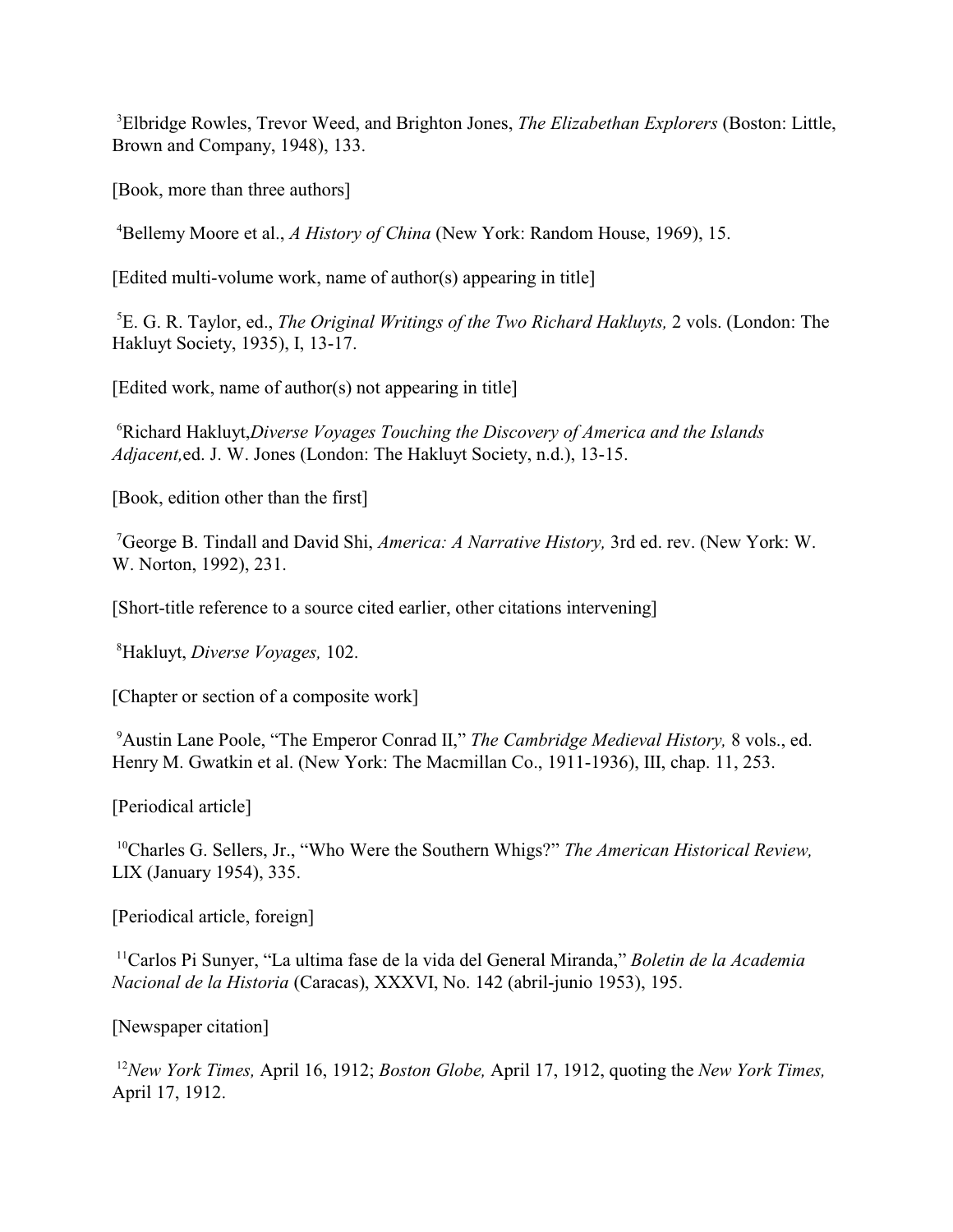[Newspaper citation, foreign]

<sup>13</sup> Gazette nationale ou Moniteur universel (Paris), 18 floréal an II (May 7, 1794); cited hereafter as *Moniteur.*

[Government publication]

<sup>14</sup>U. S., Congress, Senate, *Congressional Globe*, 39 Cong., 2 Sess. (1867), 39, pt. 9:9504.

[Government publication]

<sup>15</sup> Great Britain, *Hansard's Parliamentary Debates*, 3 ser., 249 (1879): 614-628.

[Legal citations]

<sup>16</sup>Bridges v. *California*, 314 U.S. 252 (1941).

*Mississippi*v*. Johnson*, 4 Wall 475 (1867). <sup>17</sup>

[Classical citations]

<sup>18</sup> Augustine *De civitate Dei* 20.2.

 $[OR]$ 

<sup>19</sup> Augustine *City of God* 20.2.

<sup>20</sup> Aristotle *Nichomachean Ethics* 1177b31.

<sup>21</sup>Homer *Odyssey* 9.266-71.

Plato *Republic*360E-361B. 22

[Biblical citations]

 $^{23}$ Gen. 25:19-26:2; 2 Kings 11:12; Ruth 3:1-18.

[Encyclopedia entry]

<sup>24</sup> Encyclopaedia Britannica, 11th ed., s.v. "Prayers for the Dead."

[Unpublished work]

 $^{25}$ Edwin A. Miles, "Jacksonian Democracy in Mississippi, 1817-1837" (Unpublished doctoral dissertation, the University of North Carolina, Chapel Hill, 1954), 77.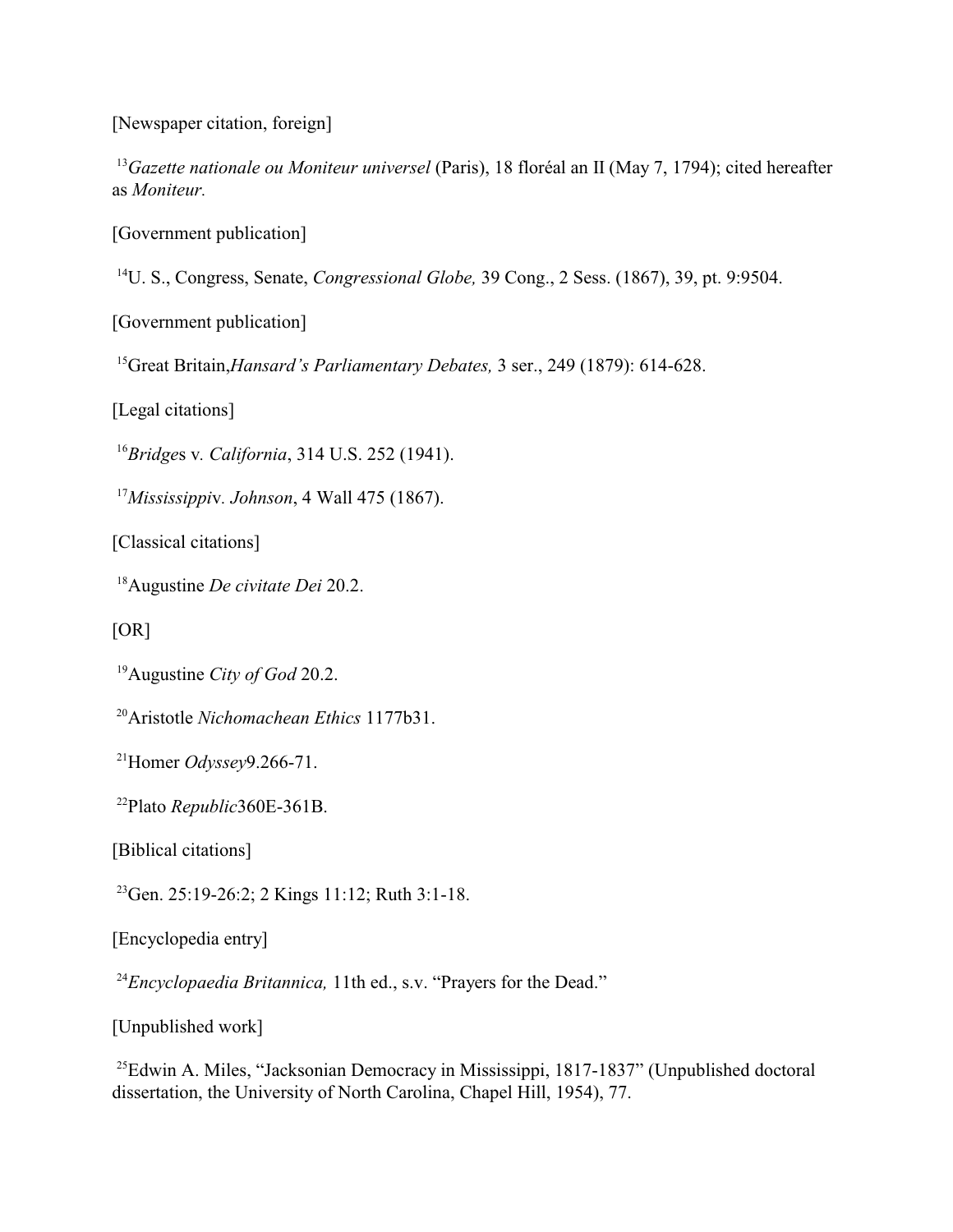[Electronic media--physical entity]

<sup>26</sup>Robert F. Green, Fields of Dreams: The Big Book of Baseball Statistics, 1860-1998 [CD-ROM] (Cooperstown, NY: Baseball Publishing Co., 1998).

[Electronic Media--Internet]

<sup>27</sup>"The Third Virginia Charter, March 12, 1612," *AMDOCS: Documents for the Study of American History* (University of Kansas); available from http://odur.let.rug.n/~usa/D/1601-1650/virginia/chart03.htm; Internet; accessed 14 January 1999.

## OR

<sup>28</sup> The Riches of Vicksburg," *Southern Living*, 1998 [magazine on-line]; available from http://southern-living.com/travel/vicksburg.html; Internet; accessed 14 January 1999.

# <span id="page-8-0"></span>2. Sample Bibliographic Entries

Depping, George B., ed. *Correspondance administrative sous le règne de Louis XIV*. 4 vols. Paris: Imprimerie Impériale, 1850-1855.

Ebenezer, J. B., and Scrooge, William. *A Life of Charles Dickens.* 2 vols. London: The Tower Press, 1932.

Hakluyt, Richard. *Diverse Voyages Touching the Discovery of America and the Islands Adjacent.*Edited by J. W. Jones. London: The Hakluyt Society, n. d.

Miles, Edwin A. "Jacksonian Democracy in Mississippi, 1817-1837." Unpublished doctoral dissertation, University of North Carolina, Chapel Hill, 1954.

*New York Times,* 1912.

Poole, Austin Lane. "The Emperor Conrad II,"*The Cambridge Medieval History.* 8 vols. Edited by Henry M. Gwatkin et al. (New York: The Macmillan Co., 1911-1936), III, 253-271.

Rowles, Elbridge; Weed, Trevor; and Jones, Brighton. *The Elizabethan Explorers.* Boston: Little, Brown and Co., 1948.

Sellers, Charles G., "Who Were the Southern Whigs?" *The American Historical Review,* LIX (January 1954), 335-376.

Taylor, E. G. R., ed. *The Original Writings of the two Richard Hakluyts.* 2 vols. London: The Hakluyt Society, 1935.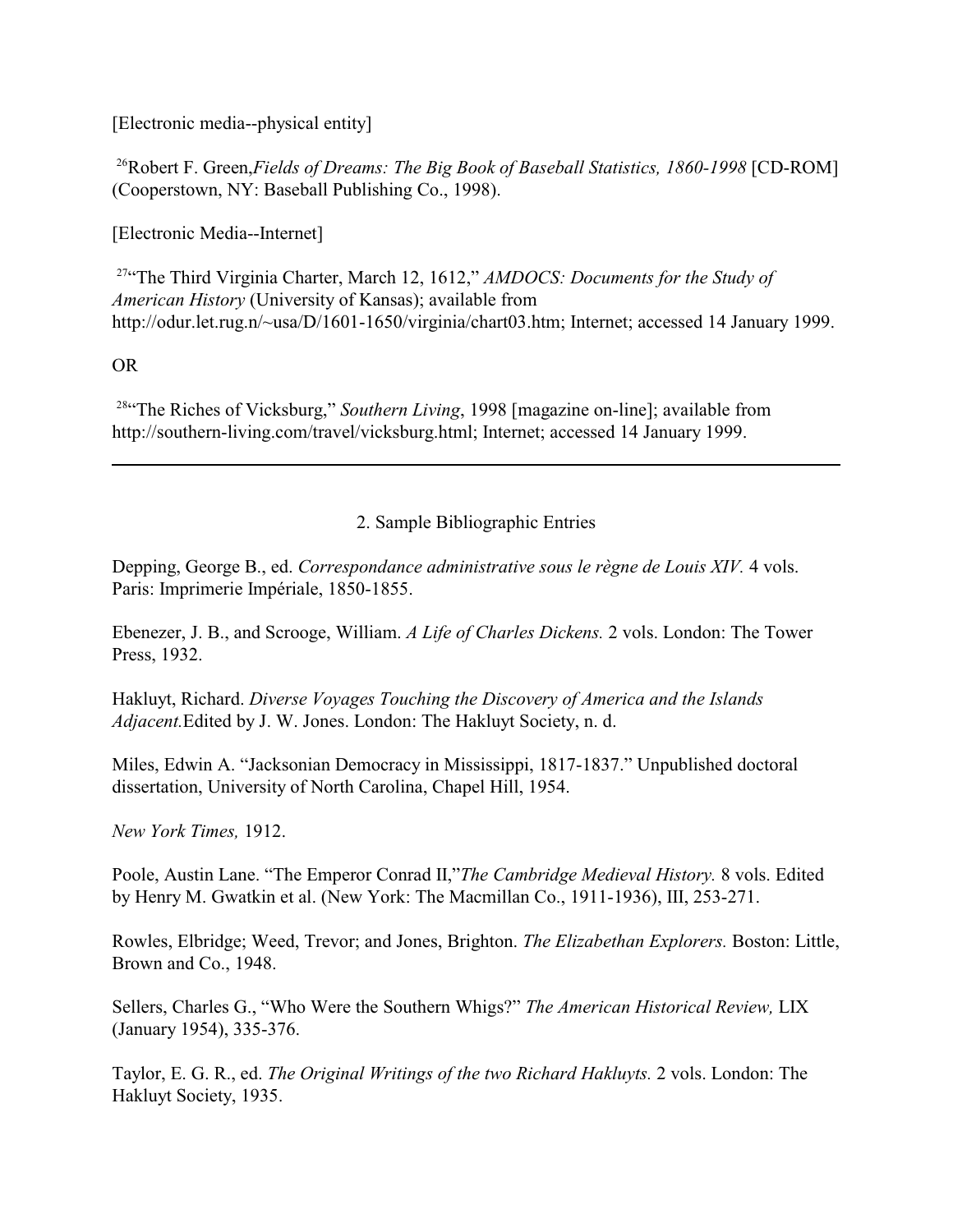U. S., Congress. *Congressional Globe.* 39 Cong., 2 Sess., 1867.

3. Standard Abbreviations

English Abbreviations

abr., [abridged]

b. [born, brother]

B.C.E. [before the Christian Era; or Before Current Era]

B.C. [before Christ]

C.E. [Christian Era; or Current Era.]

comp. [compiler, compiled by]

ed. [editor, edited by]

n.d. [no date (of publication)]

n.p. [no place (of publication)]

pseud. [pseudonym of]

trans. [translated, translated by; translator]

### Latin Abbreviations

A.D. [*anno Domini,* in the year of our Lord] ca. [*circa*, about, approximately] cf. [*confer,* compare]

et al. [*et alii,* and others]

ibid. [*ibidem,* in the same place]

id. [*idem,* the same]